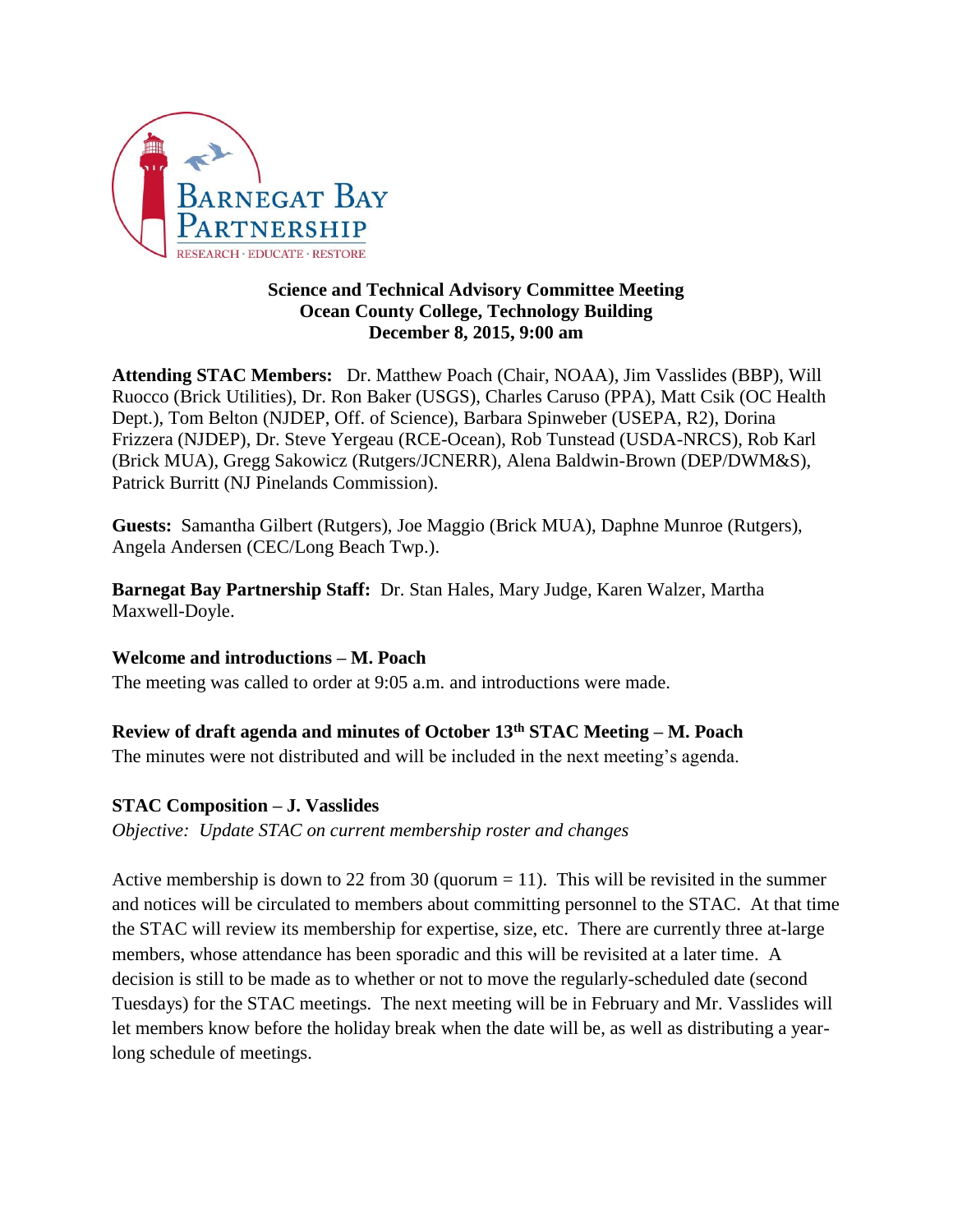# **2015 BBP Grant Funding Opportunity presentations – B. Spinweber**

Three proposals were received in response to the last GFO. Presentations were made for the STAC to make a funding recommendation to the AC.

\*\*\*

Samantha Gilbert, Rutgers University presented on a part of her dissertation research – "Assessment of the population dynamics of bay scallops in a highly eutrophic estuary using both field and laboratory approaches." She discussed her pilot season, the design, and location (Little Egg Harbor) of her study. Public outreach will be in collaboration with the ReClam the Bay volunteers, who will incorporate bay scallops into their Shellfish in the Classroom curriculum, as well as other outreach tool development. Outcomes will benefit regulatory decisions regarding the establishment of environmentally sensitive areas and generate data to inform future restoration efforts.

Questions and comments were received about the location of the study, biofouling, predation, and the use of artificial SAV (ribbons).

Daphne Munroe, Rutgers University/Haskins Laboratory, presented her proposal "Restoration planning for hard clams in Barnegat Bay: Identifying population sources and sinks." She reviewed the expertise of her co-investigators and Project Collaborators (who will help with the outreach pieces). She wants to create a model of larval hard clam behavior to plug into an existing hydrodynamic model. Ground-truthing measures were discussed and the outreach piece will include a documentary created with the help of the Mason Gross School of the Arts and the Rutgers Center for Digital Filmmaking. Outcomes will be the creation of a larval connectivity map, observation of larval densities in real time, and public outreach on the importance of shellfish restoration from a social, ecological, and cultural standpoint.

Questions and comments were received.

Rob Karl, Brick Township MUA, together with Will Ruocco and Dr. Ron Baker, presented their project entitled "Protecting a critical coastal New Jersey water supply by developing methodology to systematically predict salinity levels at the Metedeconk River freshwater intake." An overview of the Brick MUA was given, followed by the statement of the problem – the Metedeconk River is subject to spikes in salinity, both upstream and downstream. They need to quantify and understand these salinity sources and inputs and this information will feed into a salinity prediction tool. Outcomes will include operational improvements in the treatment plant; optimization of the management of the sources; and improvement of the reliability of the water supply. Much-needed data will be generated regarding the vulnerability of a critical water supply infrastructure and this will also inform statewide water supply/water quality planning and polices. The need for, and the components of the project were discussed, which will include the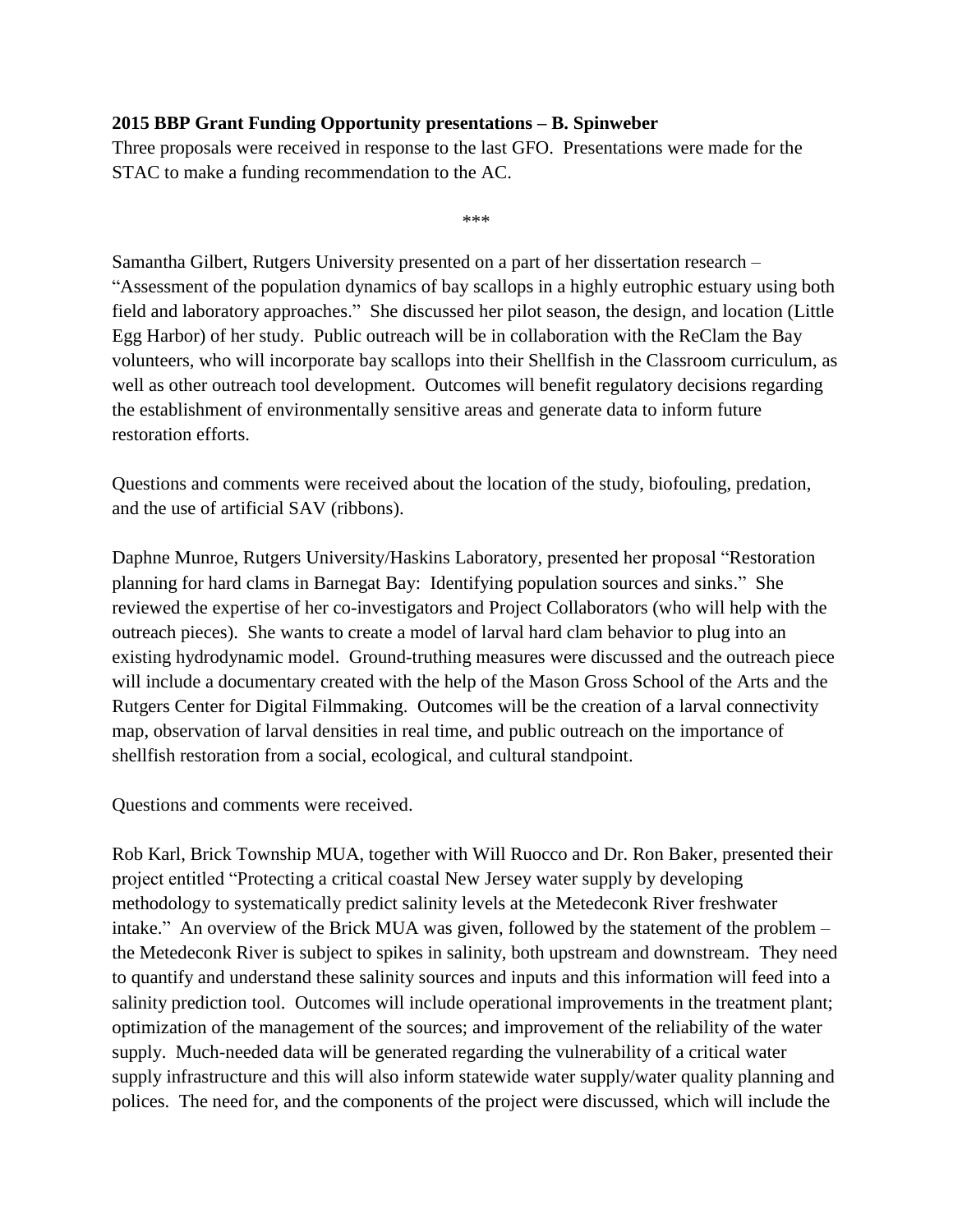installation of a new tide gauge by the town. Outreach will provide a road salt education program to bring the applicators to the table and make them aware of the published guidelines, the newest technologies and methods. In addition, this could create a BMP for road salt application in the Metedeconk river watershed.

Questions and comments were received. State of Minnesota is moving towards beet juice as a substitute and the BTMUA will also look at substitute materials.

\*\*\*

All STAC members with a conflict left the room for discussion of the projects by the STAC. Mr. Vasslides and Mr. Poach recused themselves and Ms. Spinweber led the discussion. A ranking was requested for the projects, as additional funds may be available in the future to fund more than one of the projects.

#### **2015 BBP Grant Funding Opportunity discussion – B. Spinweber**

*Objective: Develop a funding recommendation for the Advisory Committee*

Available funding of \$50,000 will fund one project.

Two or three external reviewers weighed in on each of the projects and provided a summary of their thoughts.

Hard Clams: Received ratings of "excellent (1)," and "very good (2)." The external reviewers' comments were summarized for the group by Ms. Spinweber.

Bay Scallop: Received ratings of "very good (1)," and "fair (1)."

Water Quality: Received ratings of "good  $(2)$ ."

The group voted unanimously to award the funds to the Daphne Munroe Hard Clam study.

If additional funds become available, the group voted to fund the Brick MUA project.

Ms. Spinweber will prepare a summary statement for presentation to the Advisory Committee.

#### **STAC Vice-Chair nominations – M. Poach**

*Objective: Solicit nominations for the open Vice-Chair position* Vice-Chair position is still open.